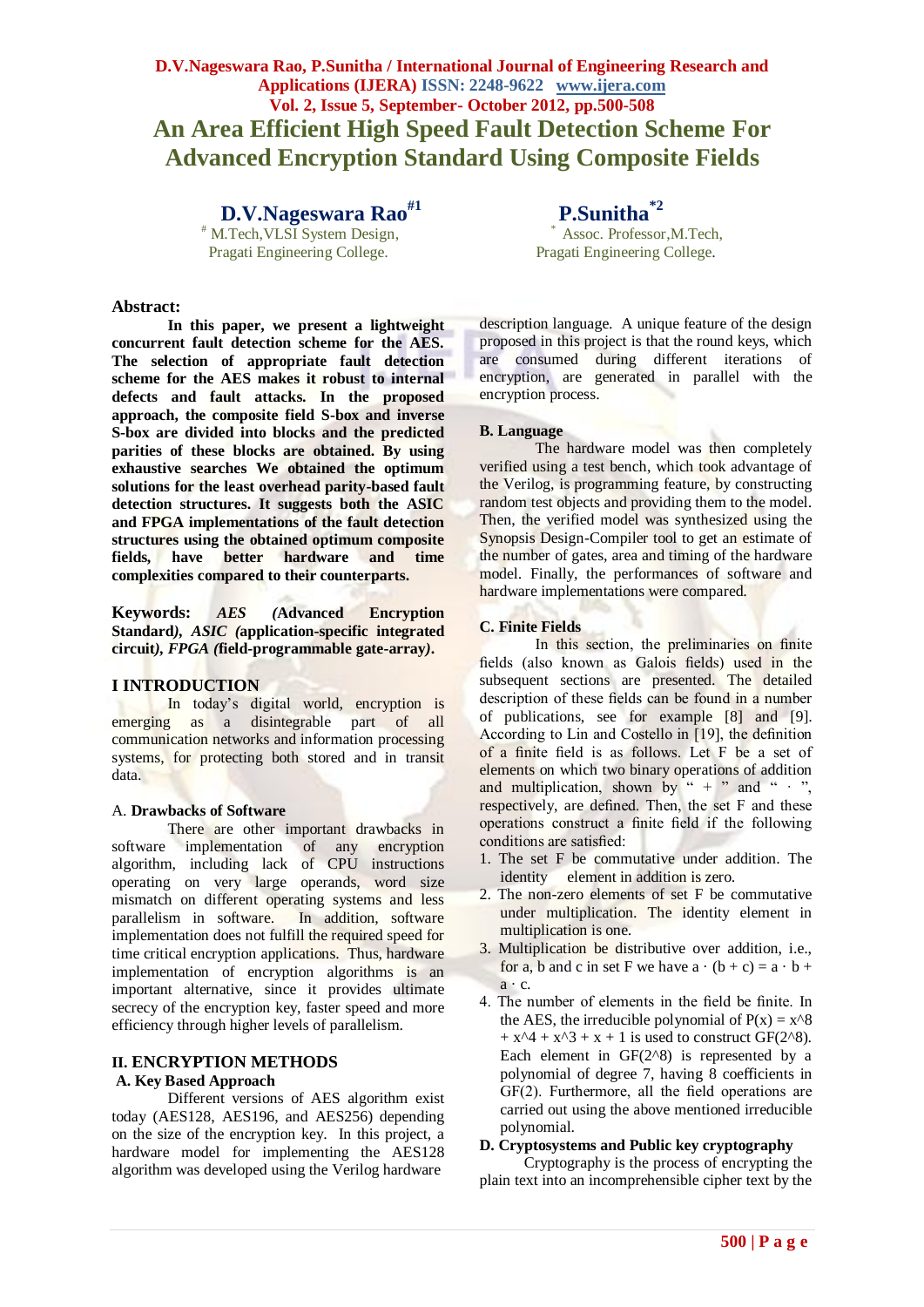process of Encryption and the conversion back to plain text by process of Decryption.

Most encryption algorithms are based on 2 general principles,

- 1. Substitution, in which each element in plain text is mapped to some other element to form the cipher text
- 2. Transposition, in which elements in plaintext are rearranged to form cipher text.
- 3.

# **E. Number of keys used**

If both the sender and the receiver use a same key then such a system is referred to as Symmetric, single-key, secret-key or conventional encryption. If the sender and receiver use different keys, then such a system is called Asymmetric, Twokey, or public-key encryption.Processing of Plain text: A Block cipher processes the input one block at a time, producing an output block for each input block. A Stream cipher processes the input elements continuously producing output elements on the fly. Most of the cryptographic algorithms are either symmetric or asymmetric key algorithms.

# **1. Secret Key Cryptography**

This type of cryptosystem uses the same key for both encryption and decryption. Some of the advantages of such a system are

- Very fast relative to public key cryptography
- Considered secure, as long as the key is strong

Symmetric key cryptosystems have some disadvantages too. Exchange and administration of the key becomes complicated. Non-repudiation is not possible. Some of the examples of Symmetric key cryptosystems include DES, 3-DES, RC4, RC5 etc.

# **2. Public Key Cryptography**

This type of cryptosystems uses different keys for encryption and decryption. Each user has a public key, which is known to all others, and a private key, which remains a secret. The private key and public key are mathematically linked. Encryption is performed with the public key and the decryption is performed with the private key. Public key cryptosystems are considered to be very secure and supports Non-repudiation. No exchange of keys is required thus reducing key administration to a minimum. But it is much slower than Symmetric key algorithms and the cipher text tend to be much larger than plaintext. Some of the examples of public key cryptosystems include Diffie-Hellman, RSA and Elliptic Curve Cryptography.

# **III. AES ROUNDS AND TRANSFORMATIONS**

Here we briefly explain the four transformations of each round of the encryption. Each transformation in every round of encryption/decryption acts on its 128-bit input which is considered as a four by four matrix, called state, whose entries are eight bits. The transformations in each round of encryption except for the last round are as follows:

*i.* **SubBytes**: The first transformation in each round is the bytes substitution,called SubBytes, which is implemented by 16 S-boxes. These S-boxes are nonlinear transformations which substitute the 128 bit input state with a 128-bit output state. In the Sbox, each byte of the state (Ii in Figure 2.1) is substi-10 tuted by a new byte (Bi in Figure 2.1). S-box will be explained in detail in the next section.

**ii.ShiftRows**: ShiftRows is the second transformation in which the four bytes of the rows of the input state are cyclically shifted to the left and the first row is left unchanged as shown in the leftmost part of Figure 2.1. The number of left shifts for each row is equal to the number of that row. Let us denote rows as rowi where, i,  $0 \le i \le 3$ , is the row number. Then, for row0 no shift, for row1 one shift, for row2 two shifts and for row3 three shifts are required.

**iii. MixColumns***:* The third transformation is Mixcolumns in which each entry in the output state is constructed by the multiplication of a column in the input state with a fixed polynomial over  $GF(2^8)$ . The output state is obtained by multiplying the columns of the input state modulo  $x^4 + 1$  with the  $fixed$  polynomial of  $a(x)$  $(03)x^{3}+(01)x^{2}+(01)x+(02)$ , where the coefficients are inhexadecimal form. The matrix representation of Mixcolumns is shown in Figure 2.1. As seen in this figure, the output state is constructed by multiplying the entries of the input state by a fixed matrix whose entries are in the hexadecimal form.

**iv.AddRoundKey**: The final transformation is AddRoundKey which XORs the input state with the key of that round, i.e., ki,  $0 \le i \le 10$ . The AES key expansion unit in Figure 2.1 takes the 128-bit original key, k0, as input and produces a linear array of expanded keys, k1 to k10. Each key is added to the input by 128 two-input XOR gates. Among the four transformations in the encryption and decryption of AES, only S-box for encryption and inverse S-box for decryption are nonlinear and complex operations. Furthermore, not only is the S-box one of the four round transformations, but it is also used in the key expander unit which generates the keys used in the AES rounds. Therefore, the implementations of these two transformations affects the implementation of the whole AES tremendously. Later in this chapter, the im-11 plementation variations of the S-box and inverse S-box including the composite field implementations are explained in detail**.**

# **IV. SECURITY OF AES**

Three possible approaches to attacking the AES algorithm are as follows:

 **Brute Force:** This involves trying out all the possible private keys.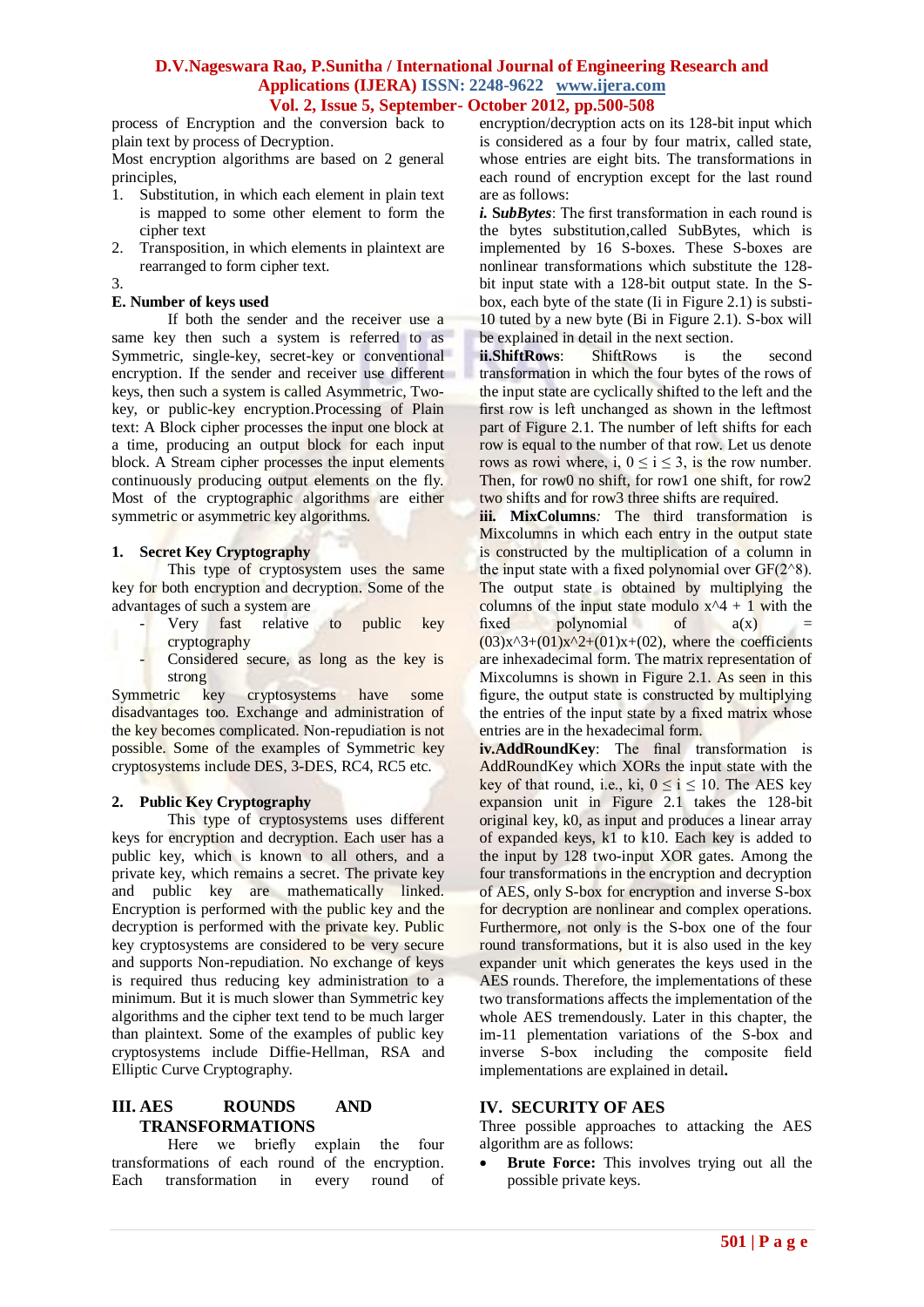- 
- **Mathematical attacks:** There are several approaches, all equivalent in effect to factoring the product of 2 primes.
- **Timing attacks***:* These depend on the running time of the decryption algorithm.

Choosing large p and q values can prevent such attacks. Security of RSA thus lies in choosing the value n, which makes such attacks extremely difficult.

# **V. PROPOSED SYSTEM**

In our proposed approach we introduce fault detection not only in S-box and Inverse S-box and also in all other five levels in order to find the most optimum solutions and we also analyzed all required parameters to proved that the proposed system is not only effective in fault detection and also give proper efficiency in speed, power and area through hardware implementation.

| <b>AES</b><br>Version | Key<br>Length<br>$(N_k)$<br>words) | <b>Block</b><br><b>Size</b><br>$(N_b)$<br>words) | Number of<br>Rounds<br>$(N_r$ rounds) |  |
|-----------------------|------------------------------------|--------------------------------------------------|---------------------------------------|--|
| <b>AES128</b>         |                                    |                                                  | 10                                    |  |
| <b>AES192</b>         | 6                                  |                                                  | 12                                    |  |
| AES256                | 8                                  |                                                  | 14                                    |  |

Table 1 – AES Variations

The basic processing unit for the AES algorithm is a byte. As a result, the plaintext, cipher text and the cipher key are arranged and processed as arrays of bytes:

**KY** 

- Block length = 128 bits,  $0 \le n \le 16$
- Key length = 128 bits,  $0 \le n < 16$
- Key length = 192 bits,  $0 \le n \le 24$
- Key length = 256 bits,  $0 \le n \le 24$

All byte values in the AES algorithm are presented as the concatenation of their individual bit values between braces in the order {*b*7, *b*6, *b*5, *b*4, *b*3, *b*2, *b*1, *b*0}. These bytes are interpreted as finite field elements using a polynomial representation:

$$
b_7x^7 + b_6x^6 + b_5x^5 + b_4x^4 + b_3x^3 + b_2x + b_1x + b_0x = \sum_{i=0}^{7} b_i x^i
$$

All the AES algorithm operations are performed on a two dimensional 4x4 array of bytes which is called the *State*, and any individual byte within the *State* is referred to as s<sub>r,c</sub>, where letter 'r' represent the row and letter "*c"* denotes the column. At the beginning of the encryption process, the *State* is populated with the plaintext. Then the cipher performs a set of substitutions and permutations on the *State*. After the cipher operations are conducted on the *State*, the final value of the state is copied to the cipher text output as is shown.



Figure 1 – State Population and Results

At the beginning of the cipher, the input array is copied into the *State* according the following scheme:

 $s[r,c] = \text{in [r + 4c]}$  for  $0 \le r < 4$  and  $0 \le c < 4$ , and at the end of the cipher the *State* is copied into the output array as shown below:

 $\text{out}[r+4c] = s[r,c] \text{ for } 0 \le r < 4 \text{ and } 0 \le c < 4$ 

# **VI. CIPHER TRANSFORMATIONS**

The AES cipher either operates on individual bytes of the State or an entire row/column. At the start of the cipher, the input is copied into the State as described in Section 2.2. Then, an initial Round Key addition is performed on the State. Round keys are derived from the cipher key using the Key Expansion routine. The key expansion routine generates a series of round keys for each round of transformations that are performed on the State.

The transformations performed on the state are similar among all AES versions but the number of transformation rounds depends on the cipher key length.

# **A. Subbytes ( ) Transformation**

The *SubBytes* is a byte substitution operation performed on individual bytes of the *State*, as shown in Figure 3, using a substitution table called S-box.



Figure 2 – SubBytes Transformation

The invertible S-box table is constructed by performing the following transformation on each byte of the State. [1]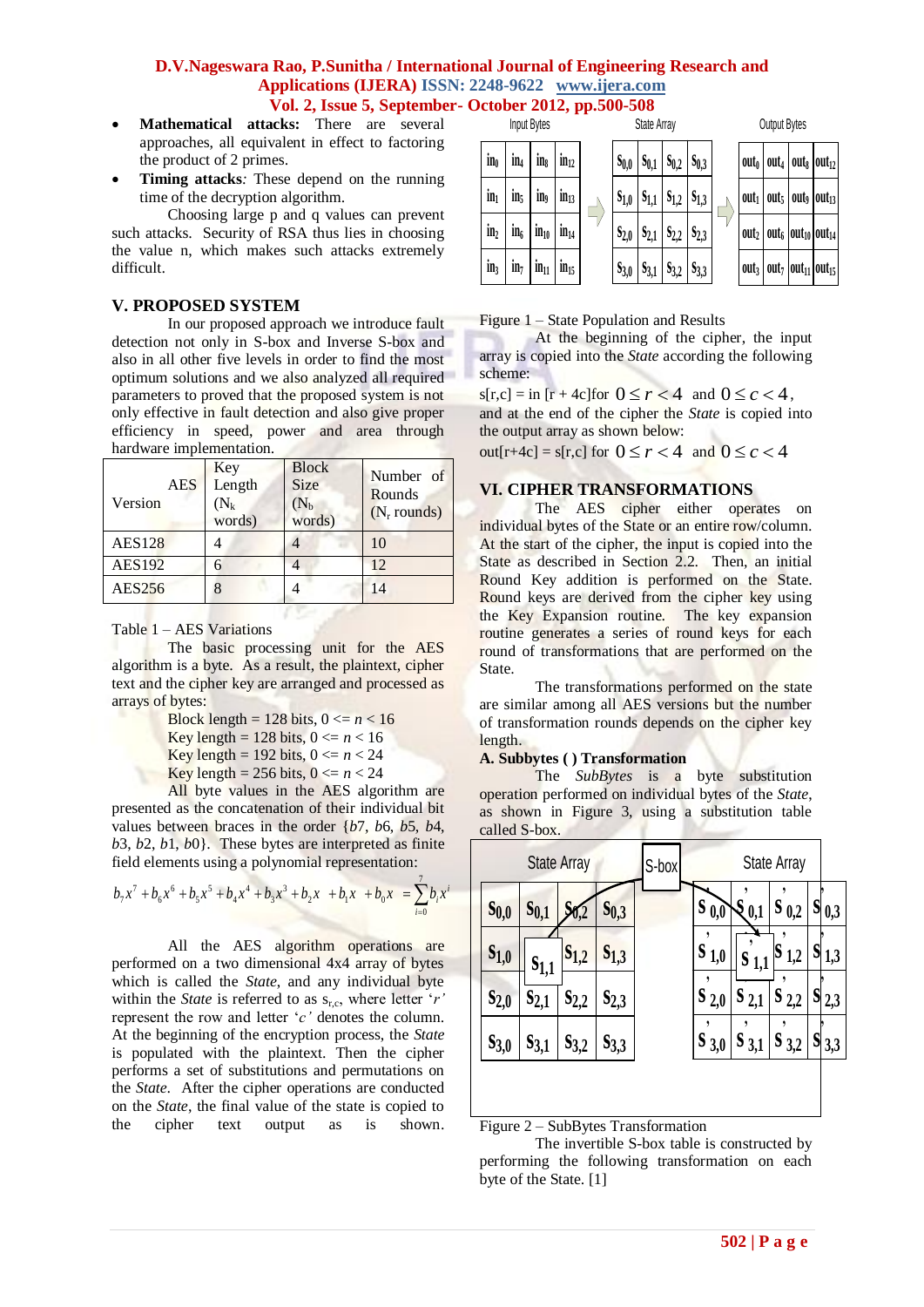- Take the multiplicative inverse in the finite field  $GF(2^8)$  of the byte.
- Apply the following transformation to the byte:

$$
b_i = b_i \oplus b_{(i+4)\text{mod}8} \oplus b_{(i+5)\text{mod}8} \oplus b_{(i+6)\text{mod}8} \oplus b_{(i+7)\text{mod}8} \oplus c_i
$$
  
The  $b_i$  is the  $i^{th}$  bit of the byte and  $c_i$  is the  $i^{th}$ 

bit of a constant byte with the value of {63}. The combination of the two transformations can be expressed in matrix form as shown below:

|                   |  | $\mathbf{1}$ |                                                           |                  |                     |                  |                                                        |                 | 0 0 0 1 1 1 $1 \parallel b_0$ |                   |                 |
|-------------------|--|--------------|-----------------------------------------------------------|------------------|---------------------|------------------|--------------------------------------------------------|-----------------|-------------------------------|-------------------|-----------------|
| $ b_1 $           |  | 1 1          |                                                           | $\boldsymbol{0}$ | $0 \quad 0 \quad 1$ |                  | $1 \quad 1$                                            |                 | $b_{1}$                       | 1 <sup>1</sup>    |                 |
| $ b_2 $           |  |              | $1 \quad 1 \quad 1 \quad 0 \quad 0 \quad 0$               |                  |                     |                  | $\overline{1}$                                         | $\vert 1 \vert$ | $b_{2}$                       | $\vert 0 \vert$   |                 |
|                   |  |              | $1 \quad 1 \quad 1 \quad 1 \quad 0 \quad 0$               |                  |                     |                  | $\overline{\mathbf{0}}$                                | $1 \parallel$   | $b_{3}$                       | $\overline{0}$    |                 |
| $(b_4^+)$         |  |              | $\begin{array}{cccccc} 1 & 1 & 1 & 1 & 1 & 1 \end{array}$ |                  |                     | $\boldsymbol{0}$ | $\mathbf{O}$                                           |                 | $0 \mid b_4 \mid$             | $\vert 0 \vert$   |                 |
| $ b_5 $           |  |              | $0$ 1 1 1 1 1                                             |                  |                     |                  | $\mathbf 0$                                            |                 | $0 \mid b_5 \mid$             | 1                 |                 |
| $\big b_{6}\big $ |  |              | $\overline{0}$                                            |                  |                     |                  | $\begin{array}{ccccc}\n1 & 1 & 1 & 1 & 1\n\end{array}$ |                 |                               | $0 \mid b_6 \mid$ | $\vert 1 \vert$ |
|                   |  |              |                                                           |                  | $0$ 1 1 1           |                  | $1\quad1$                                              |                 |                               | $\overline{0}$    |                 |

# Table-2 SubBytes Transformation

The S-box table shown in Table 2 is constructed by performing the two transformations described earlier for all possible values of a byte, ranging from {00} to {ff}. For example the substitution value for  $\{53\}$  would be determined by the intersection of the row with index "5" and the column with index '3'.

# *B.* **Shiftrows ( ) Transformation**

The ShiftRows transformation cyclically shifts the last three rows of the state by different offsets. The first row is left unchanged in this transformation. Each byte of the second row is shifted one position to the left. The third and fourth rows are shifted left by two and three positions, respectively. The ShiftRows transformation is illustrated in Figure 3.



Figure 3 – ShiftRows Transformation

#### **C Mixcolumns ( ) Transformation**

This transformation operates on the columns of the *State*, treating each columns as a four term polynomial the finite field  $GF(2<sup>8</sup>)$ . ). Each columns is multiplied modulo  $x^4+1$  with a fixed fourterm polynomial  $a(x) = {03}x^3 + {01}x^2 + {01}x +$  ${02}$  over the GF( $2^8$ ). ). The *MixColumns* transformation can be expressed as a matrix multiplication as shown below:

| $ s_{0,c} $                                 |  |          |  | $\begin{bmatrix} 02 & 03 & 01 & 01 \end{bmatrix} s_{0,c}$   |
|---------------------------------------------|--|----------|--|-------------------------------------------------------------|
| $S_{1,c}$ <sub>=</sub>                      |  |          |  | $\begin{vmatrix} 01 & 02 & 03 & 01 \end{vmatrix}$ $s_{0,c}$ |
| $\left  \right. s_{2,c}^{'} \left. \right $ |  |          |  | $=$ 01 01 02 03 $s_{0,c}$                                   |
| $S_{3,c}$                                   |  | 03 01 01 |  | 02 $\mid s_{0,c} \mid$                                      |

The *MixColumns* transformation replaces the four bytes of the processed column with the following values:

$$
s_{0,c} = (\{02\} \bullet s_{0,c}) \oplus (\{03\} \bullet s_{1,c}) \oplus s_{2,c} \oplus s_{3,c}
$$
  
\n
$$
s_{1,c} = s_{0,c} \oplus (\{02\} \bullet s_{1,c}) \oplus (\{03\} \bullet s_{2,c}) \oplus s_{3,c}
$$
  
\n
$$
s_{0,c} = s_{0,c} \oplus s_{1,c} \oplus (\{02\} \bullet s_{2,c}) \oplus (\{03\} \bullet s_{3,c})
$$
  
\n
$$
s_{1,c} = (\{03\} \bullet s_{0,c} \oplus s_{1,c}) \oplus s_{2,c} \oplus (\{02\} \bullet s_{3,c})
$$
  
\nFor the AES algorithm the irreducible

polynomial is:

 $m(x) = x^8 + x^4 + x^3 + x + 1$ .[1]

The *MixColumns* transformation is illustrated in Figure 4. This transformation together with *ShiftRows*, provide substantial *diffusion* in the cipher meaning that the result of the cipher depends on the cipher inputs in a very complex way. In other words, in a cipher with a good diffusion, a single bit change in the plaintext will completely change the cipher text in an unpredictable manner.



Figure 4 – MixColumns Transformation

#### **D. Addroundkey ( ) Transformation:**

During the *AddRoundKey* transformation, the round key values are added to the *State* by means of a simple *Exclusive Or* (XOR) operation. Each round key consists of  $N_b$  words that are generated from the KeyExpansion routine. The round key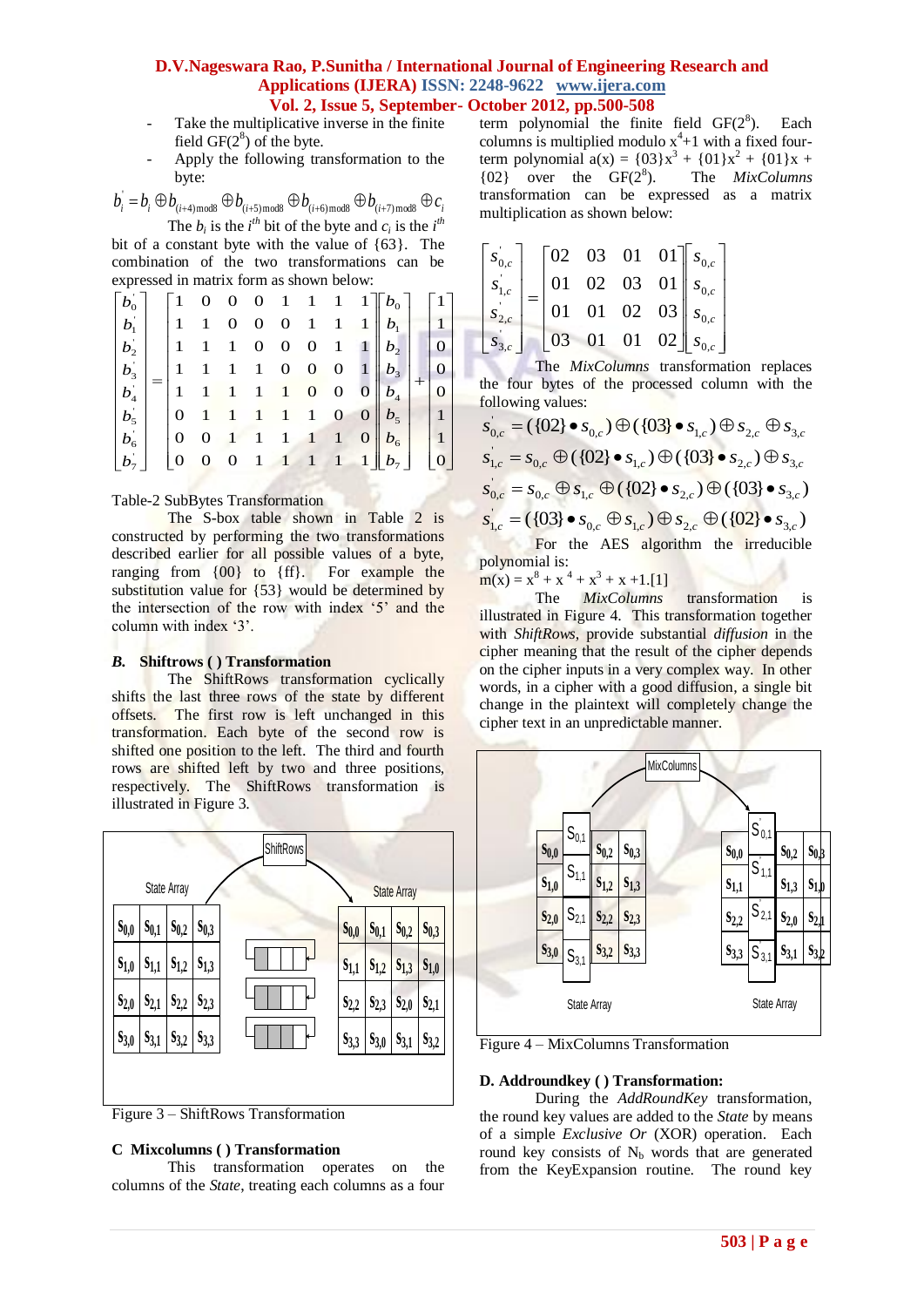values are added to the columns of the state in the following way:

$$
\[s_{0,c}^{\dagger}, s_{1,c}^{\dagger}, s_{2,c}^{\dagger}, s_{3,c}^{\dagger}\] = \[s_{0,c}^{\dagger}, s_{1,c}^{\dagger}, s_{2,c}^{\dagger}, s_{3,c}^{\dagger}\] \oplus \[w_{round^*Nb+c}\]
$$
  
for  $0 \le c < N_b$ 

In the equation above, the *round* value is

between  $0 \le$  *round*  $\le$   $N_r$ . When round=0, the cipher key itself is used as the round key and it corresponds to the initial *AddRoundKey* transformation displayed in the pseudo code in Figure 2.

The *AddRoundKey* transformation is illustrated in Figure 5.



Figure 5 – AddRoundKey Transformation

# **VII. FAULT DETECTION IN AES**

For fault detection of the encryption or decryption in AES one may use redundant units [12], [8]. In [6] algorithm-level, round-level and operation-level concurrent error detection for the AES are used. In the algorithm-level, comparing the plain text with the output of a decryption after an encryption is proposed. The round-level error detection uses similar ideas in the rounds, where, the output of a round in encryption is applied to a round in decryption and is compared with the input. The operation-level (or transformation-level) error detection uses the inversion of a transformation in each round and compares the output with the input. Figure 2.5a shows the operation-level concurrent error detection for S-box and inverse S-box presented in [12]. In this figure, the 8-bit input I of the S-box (8-bit input B of the inverse S-box) is compared with the output of two consecutive transformations, S-box and inverse S-box (inverse Sbox and S-box) using an 8-bit comparator to generate the error indication flag.

# **Fault coverage of the proposed parity code:**

In this section we describe the results of extensive simulation experiments which were carried out to evaluate the fault coverage of the proposed parity EDC scheme for the Encryption module. We start with single bit faults injected into the data block at the beginning of the rounds; i.e., faults are not injected between the round transformations. Six types of tests have been performed with data block and key of 128 bits.

- 1. 5000 data blocks were selected randomly and a single bit error was injected into every position of the data block at each of the 10 rounds. The total number of tests of this type has been  $5000 \times 10 \times$  $128 = 6.4$  x  $10^6$ . All these tests used the same secret key. Our parity bits scheme detected all the faults.
- 2. 5000 secret keys were randomly selected and used with the same 128-bit data block. The same single bit errors as in (1) were injected for a total of 6.4  $x$   $10<sup>6</sup>$  tests. Here too, all the faults were detected by our parity scheme.
- 3. 100 random secret keys and 1000 random data block were selected and every data block was encrypted with each secret key. 1280 single bit errors were injected into every encryption for a total of  $1.28 \times 10^8$  tests. All the faults were detected.

In the above three types of tests the parity check was performed at the end of the tenth round. In the next type of tests the parity check was instead done at the end of the round.

 $4.5 \times 10^5$  random data blocks were selected and a single bit error was injected in each position of the data block. A single round was then performed yielding 100% fault coverage. The total number of tests of this type was  $5 \times 105 \times$  $128 = 6.4 \times 107$ .

The last two types of tests considered a single simplified round consisting only of SubBytes and MixColumns since these transformations affect the error propagation in the most complex way. The parity check was performed at the end of the (simplified) round. The observed fault coverage has again been 100%.

- 5. 256 32-bit data words of the type (xOOO)8w ere considered and a single bit error was injected into the first byte ( the one that is varying) .The total number of tests of this type was  $256 \times 8 = 2048$ . All the faults were detected.
- 6. 1000 128-bit random data blocks were selected and a single bit error was injected in each position of the data block. The number of tests of this type was  $1000 \times 128 = 1.28 \times 104$ . Again, all the injected faults were detected.

These six types of tests strongly suggest that the parity-based EDC achieves a 100% fault coverage for single bit faults. In fact, it can be proven that: The proposed parity-based EDC with a single checkpoint scheduled at the end of the last round is capable of detecting every single bit fault injected into the data block in the Encryption module, at the beginning of the rounds or between two round transformations. The proof had to be omitted for the sake of brevity. In this proof, however, we only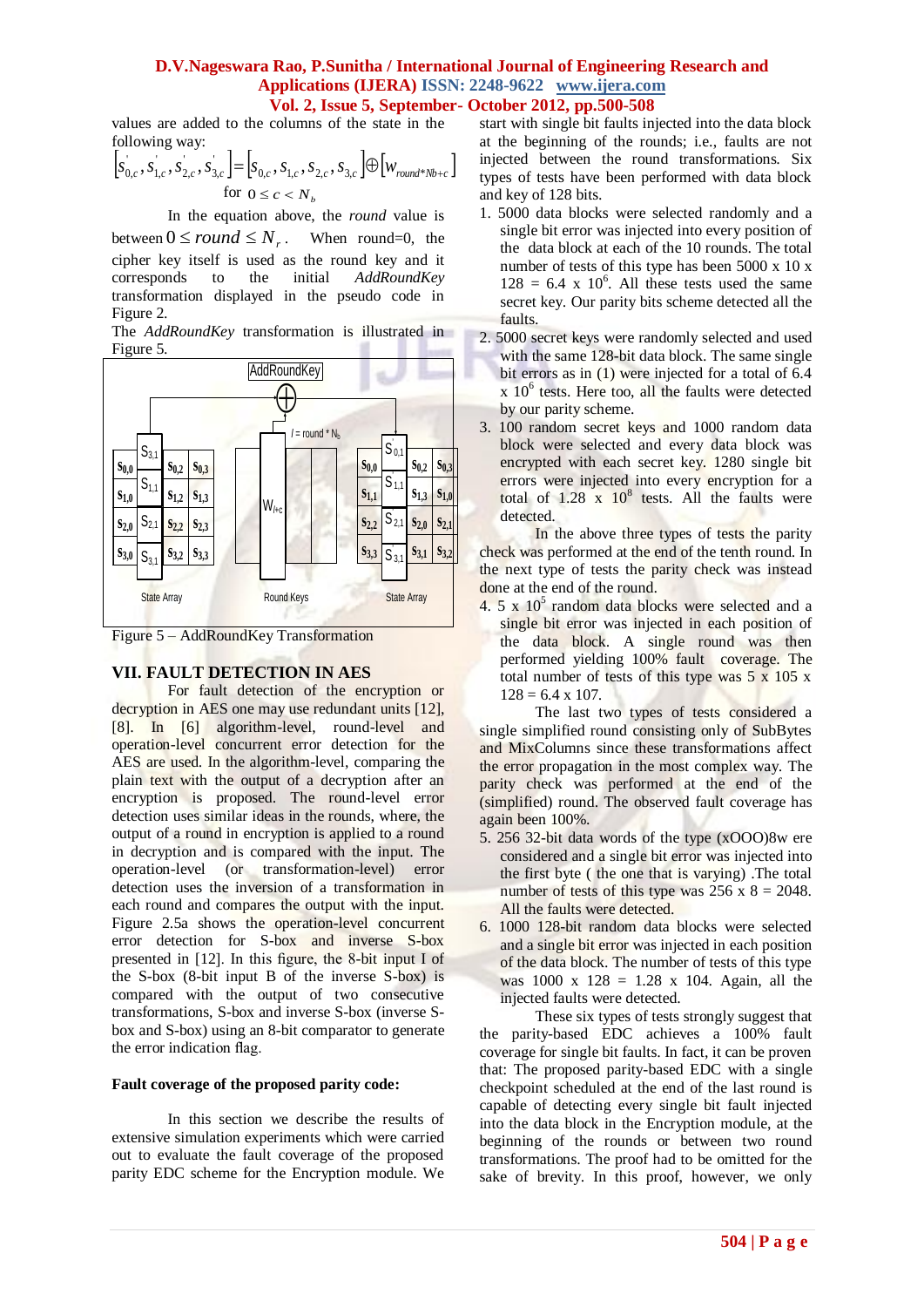considered single faults injected at the beginning of an encryption round, at the inputs of one of the four round transformations.

# **WORKING OF PROJECT A. Design Hierarchy**

The proposed AES128 hardware model is a 3-level hierarchical design as shown in Figure 6. The root module in the hierarchy is the AES128\_cipher\_top. This module implements the AES128 pseudo code displayed in Figure 2. It has two 128-bit inputs for receiving the cipher key and the plaintext. There is also a single bit input signal, *"Ld"*, which is used to indicate the availability of a new set of plaintext or cipher key on the input ports. The completion of the encryption process is indicated by asserting the "done" single bit output.



Figure 6 – Design Hierarchy

A unique feature of the proposed design is that the AES128\_Key\_Expand module is pipelined with the AES128\_cipher\_top module. While the AES128 cipher top module is performing an iteration of the encryption transformations on the *State* using the previously generated round keys, the AES128 Key Expand produces the next round's set of keys to be used by the root module in the next encryption iteration.

# **B. AES128 Encryption Process**

The AES128\_cipher\_top module state diagram is shown in Figure 7. There are ten rounds of transformations represented by *r1* to *r10* states. The four cipher transformations introduced in section 2.3 are applied to each state. The *r0* state corresponds to the initial *AddRoundKey* transformation in Figure 2.

After leaving the *Reset* state, the AES128\_Cipher\_Top module waits for assertion of

the "*Ld"* signal, which indicates that a valid set of plaintext and cipher key is available on the input ports. After reaching the *r0* state, there is a transition on every clock cycle for the next ten cycles, as ten rounds of encryption is applied to the *State*.

After going through ten rounds of transformations, the "*done"* signal is asserted to indicate the completion of cipher and availability of the ciphertext on the corresponding output port.



Figure 7 – AES128\_Cipher\_Top Module State Diagram

# **C. AES128 Round Key Generation**

The round keys used by the AES128\_Cipher\_Top module are generated based on the state diagram shown in Figure 8. The AES128\_Key\_Expand and the AES128\_RCon modules are responsible for generating the round keys. These two modules operate based on the state diagram shown in Figure 10, which is slightly different than the one used for the encryption process.



Figure 8 – AES128\_Key\_Expand Module State Diagram

In the state diagram shown above, the *"Ld"*  signal is checked in the "*r0"* state and if asserted, then the cipher key is provided to the AES128\_Cipher\_Top module to be used for the initial *AddRoundKey* transformation.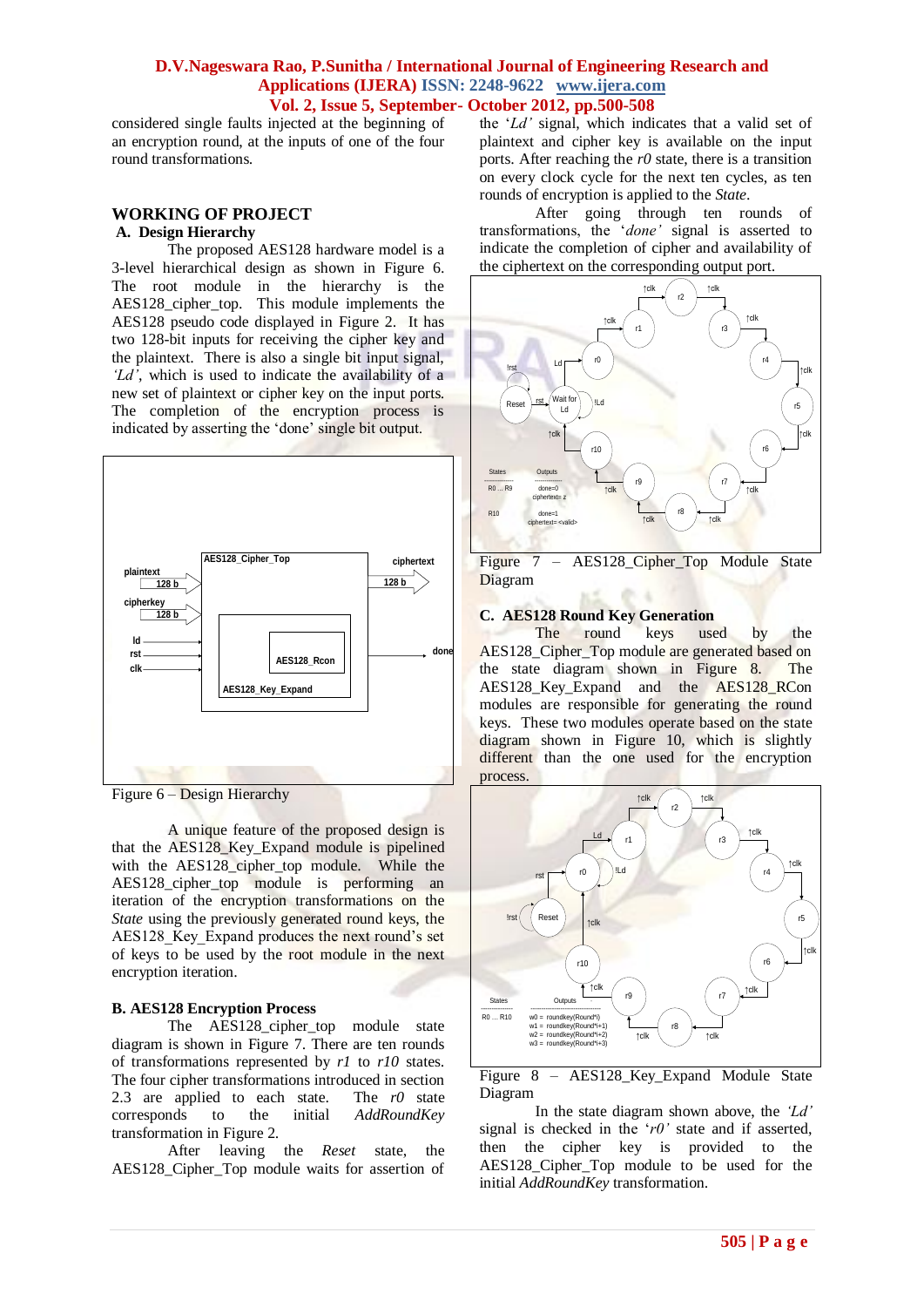The AES128 Key Expand module generates four 32-bit keys for each round of the encryption process, by using the cipher key. Figure 9 shows the block diagram of the AES128\_Key\_Expand module. The cipher key is passed to this module through a 128-bit input port, and the round keys are generated on the four output ports.



Figure 9 – AES128 Key Expand Module

There is a 32-bit round constant value, which is used by the key expansion algorithm to generate the round keys. This value varies for each encryption round and for  $N_r=1$  to  $N_r=10$  is given by  $[{02}^1, {00}, {00}, {00}]$ . The AES128 RCcon module is used to generate this value as shown in Figure 10. The AES128\_RCon module also operates based on the state diagram shown in Figure 10.





#### **D. S-box**

The structure of the S-box is divided into 5 blocks and the parity of each block is predicted as a function of inputs to that block. The formulations for the predicted parities as functions of inputs are obtained in this section. Since there exist three finite field multipliers using  $GF(((2^2)^2)^2)^2)$ .

# **VIII. IMPLEMENTATION OF ALGORITHM**

#### **A. Synthesis Methodology**

The first step in the synthesis process is to read all the components in the design hierarchy. There are three components in the 3-level design

hierarchy that needs to be synthesized. Since the RTL model utilizes a Verilog *"Package"*, then the synthesis tool needs to enable the semantics of a package. In addition, the synthesis tool needs to know if there are multiple instances of calling an automatic function in the design, to preserve separate values for each instance.

After reading the design files, they are *"Analyzed"* and *"Elaborated"* through which the RTL code is converted into the Synopsys Design Compiler(SDC) internal format. [6] The intermediate results are stored in the defined *"working library"*.

After this step, a 40MHz clock signal is applied to the clock port of the root module, and the synthesis tool is programmed not to modify the clock tree during the optimization phase. In addition, an arbitrary input delay of 5ns with respect to the clock port is applied to all input and output ports (except the clock port itself) to set a safe margin by considering any unintended source of delay such as the delay associated with driving module/modules.

Then, the design is constrained with hypothetical maximum area equal to zero to force the tool to make the gate level netlist as compact as possible.

In the next steps, the tool is programmed to consider a unique design for each cell instance by removing the multiply-instantiated hierarchy in the current design. Then, the synthesis script removes the boundaries from all the components in the design hierarchy and removes all levels of hierarchy. Finally, the tool compiles the design with high effort and reports any warning related the mapping and final optimization step. At the end, the tool generates reports for the optimized gate level netlist area, the worst combinational path timing, and any violated design constraint.

#### **B. Synthesis Timing Result:**

The synthesis tool optimizes the combinational paths in a design. In General, four types of combinational paths can exist in any design: [3]

- 1- Input port of the design under test to input of one internal flip-flip
- 2- Output of an internal flip-flip to input of another flip-flip
- 3- Output of an internal flip-flip to output port of the design under test
- 4- A combinational path connecting the input and output ports of the design under test

The last DC command in the script developed in previous section, instructs the tool to report the path with the worst timing. In this case, the path with the worst timing is a combinational path of type two. The delay associated with this path is the summation of delays of all combinational gates in the path plus the *Clock-To-Q* delay of the originating flip-flop, which was calculated as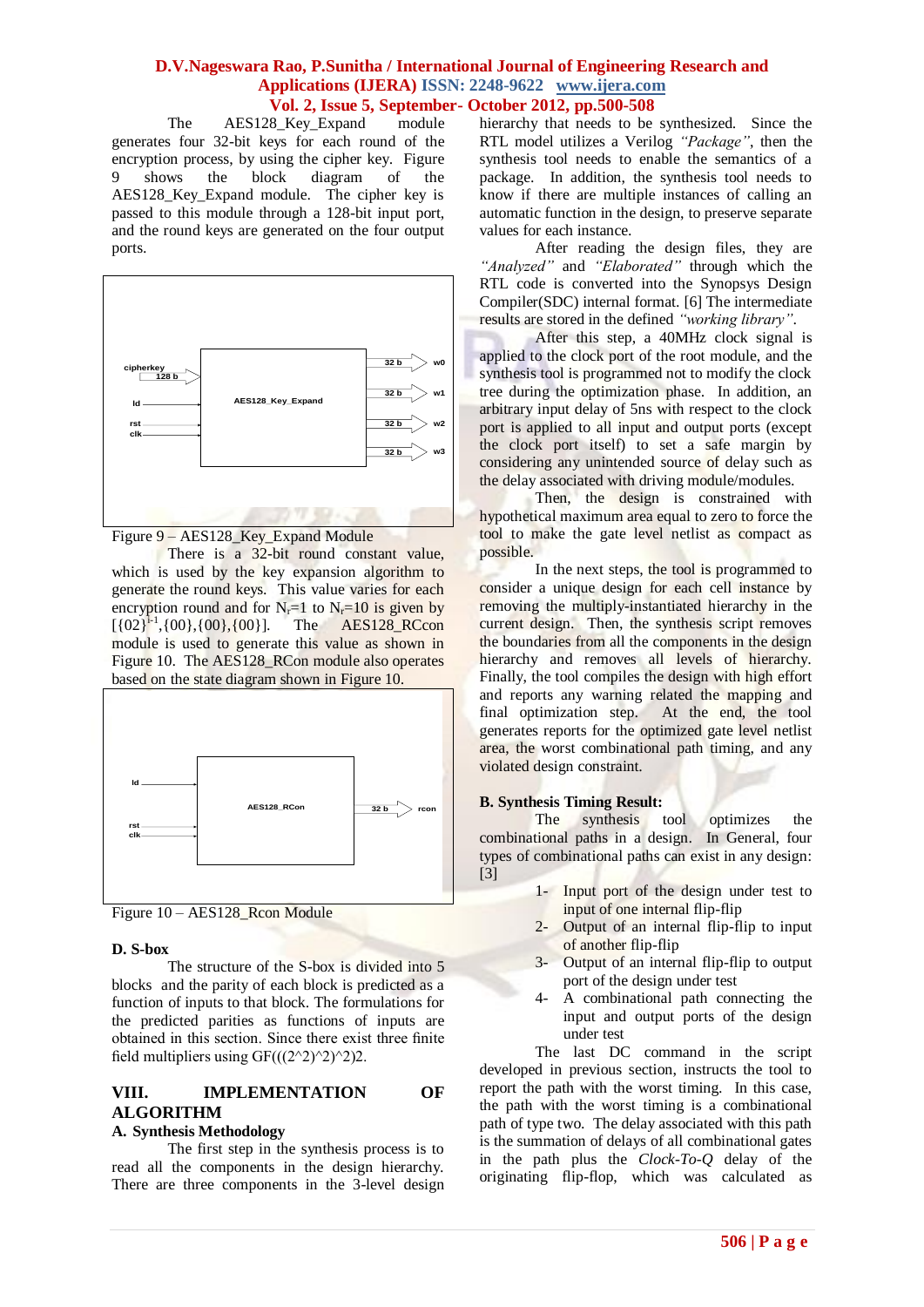24.09ns. By considering the setup time of the destination flip-flop in this path, which is 0.85ns, the 40MHz clock signal satisfies the worst combinational path delay. The delays of combinational gates, setup time of flip-flops and *Clock-To-Q* values are derived from the LSI\_10k library file that was used for the mapping step during synthesis. The synthesis timing report is shown below:

# **C. Synthesis Area Result**

The synthesis area report shows the total number of cells and nets in the netlist. It also uses the area parameter associated with each cell in the LSI 10K library file, to calculate the total combinational and sequential area of the netlist. The total area of the gate level netlist is unknown since it depends on total area of the inter connects, which itself is a function of the wiring load model used in physical design. The total cell area in the netlist is reported as 22978 units, which is the sum of combinational and sequential areas. The synthesis area report is shown below

# **D. Synthesis Constraint Violators**

To enforce the synthesis tool to create the most compact netlist, the area of the gate level netlist was constrained to zero during the synthesis process. As a result, the only constraint violation, which is expected, is related to the area as shown bellow

# **IX. RESULT AND DISCUSSION i. Area Utilization Report**

**RE** Wave



# *ii***. Performance Report** neQuest Timing Analyzer - C:/Us<br>Mew - Netlist - Constraints - Ren



Figure 12.Fmax. Summary report of slow carner. **iii. Performance Report**



Figure 13.Fmax. summary report of fast carner.



Figure 11. Simulated output.